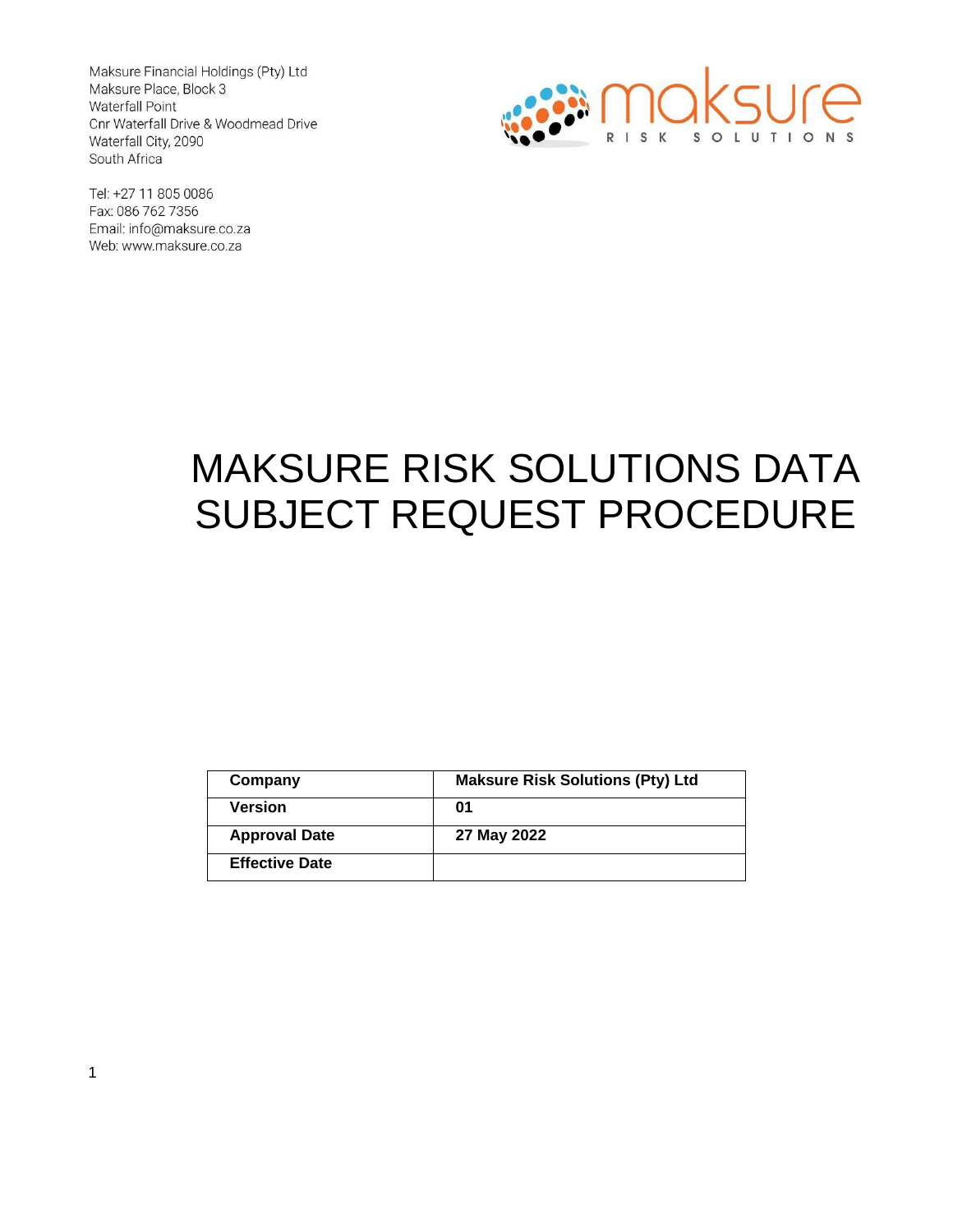### Table of Contents

| $\mathbf{1}$ . |                                                                                                   |  |  |
|----------------|---------------------------------------------------------------------------------------------------|--|--|
| 2.             |                                                                                                   |  |  |
| 3.             | Responding to a data subject's request to access their records and know with whom we shared their |  |  |
|                | 3.1                                                                                               |  |  |
|                | 3.2                                                                                               |  |  |
|                | 3.3                                                                                               |  |  |
|                | 3.4                                                                                               |  |  |
|                | 3.5                                                                                               |  |  |
|                | 3.6                                                                                               |  |  |
|                | 3.7                                                                                               |  |  |
|                | 3.8                                                                                               |  |  |
| 4.             |                                                                                                   |  |  |
|                | 4.1                                                                                               |  |  |
|                | 4.2                                                                                               |  |  |
|                | 4.3                                                                                               |  |  |
|                | 4.4                                                                                               |  |  |
|                | 4.5                                                                                               |  |  |
|                | 4.6                                                                                               |  |  |
|                | 4.7                                                                                               |  |  |
| 5.             |                                                                                                   |  |  |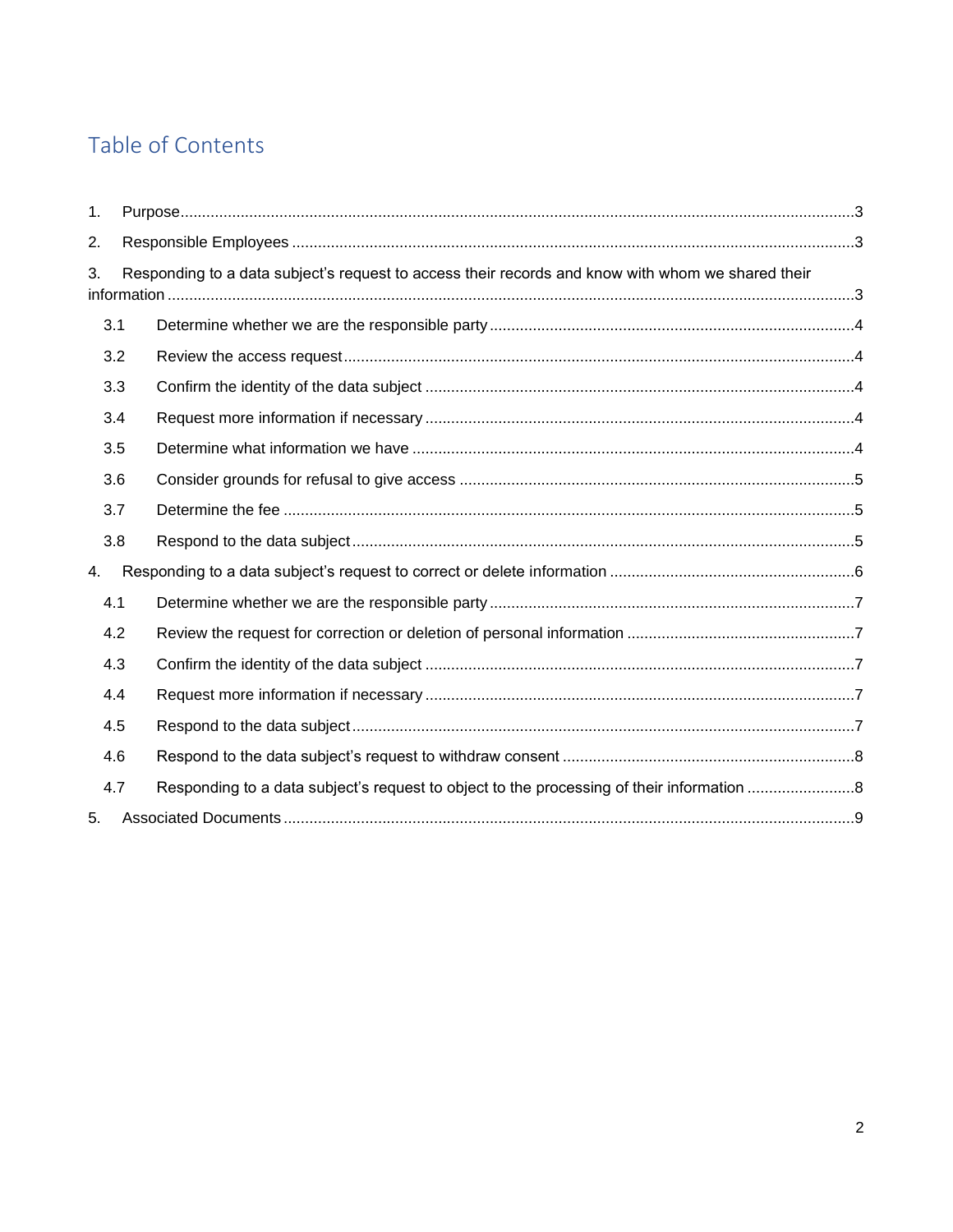### <span id="page-2-0"></span>1. Purpose

This document details the procedure to follow when a data subject requests access to their data. In terms of the Maksure Data Protection Policy, we must respect the rights of data subjects to:

- [access their personal information and know with whom we shared their personal information;](#page-2-2)
- [correct or delete inaccurate, irrelevant, excessive, out of date, incomplete, misleading or illegally obtained](#page-5-0)  [information;](#page-5-0)
- [withdraw consent;](#page-7-0) and
- [object to the processing of their information when it is not necessary for the conclusion or performance of](#page-7-1)  [a contract or to comply with an obligation imposed by law.](#page-7-1)

#### <span id="page-2-1"></span>2. Responsible Employees

The Information Officer is ultimately responsible for responding to all requests for access to personal information made in terms of the Protection of Personal Information Act (POPIA). However, the Information Officer may delegate this duty to a Deputy Information Officer.

# <span id="page-2-2"></span>3. Responding to a data subject's request to access their records and know with whom we shared their information

A data subject has the right to:

- request that the responsible party confirm, free of charge, whether it holds personal information about the data subject;
- request information about the identity of all third parties, or
- categories of third parties who have or have had access to the information; and
- the record of the personal information about the data subject, or
- a description of the personal information about the data subject held by the responsible party.

We must provide the information within a reasonable time (30 days), in a reasonable manner and format, and a generally understandable format. We may charge a fee for providing access.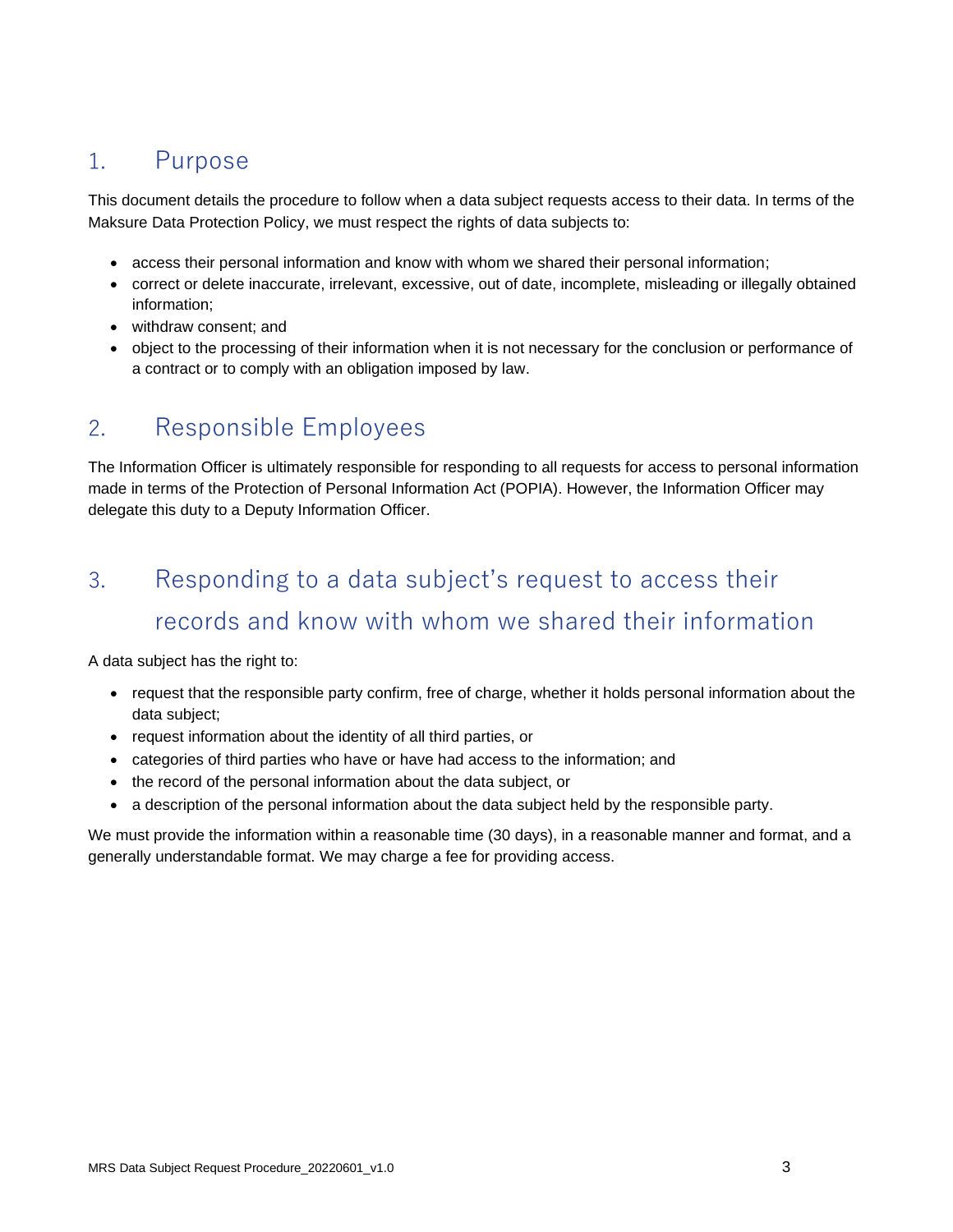Responding to a data subject request includes the following steps:

- a) Determine whether we are the responsible party;
- b) Review the access request;
- c) Confirm the identity of the data subject;
- d) Request more information if necessary;
- e) Determine what information we have;
- f) Consider whether we have valid grounds to refuse access;
- g) Determine the fee;
- h) Respond to the data subject.

#### <span id="page-3-0"></span>3.1 Determine whether we are the responsible party

The Information Officer must determine whether we are the responsible party<sup>1</sup> regarding the data subject's personal information<sup>2</sup> . If we are the responsible party, we must follow this procedure.

If we are not the responsible party, the Information Officer must let the data subject know who the responsible party is.

#### <span id="page-3-1"></span>3.2 Review the access request

The data subject must submit their request to the Information Officer at [privacy@maksure.co.za.](mailto:privacy@maksure.co.za)

If the data subject asked for a copy of their record, they must complete Form 2: Request for access to record. If the data subject did not complete Form 2 or did not complete it with sufficient information to allow us to consider the request, the Information Officer must notify the data subject and help them complete the form.

#### <span id="page-3-2"></span>3.3 Confirm the identity of the data subject

The Information Officer must confirm the identity of the data subject before we process their request. We may ask for documentary proof that they have authority to act on behalf of their company, a copy of their ID or another form of identification.

#### <span id="page-3-3"></span>3.4 Request more information if necessary

The Information Officer may request further information from the data subject to help us find the information to which the data subject requested access.

#### <span id="page-3-4"></span>3.5 Determine what information we have

The Information Officer must collate the relevant information, including the identity of third parties or categories of third parties, who have, or have had, access to the data subject's personal information.

If the data subject requested a copy of their record, we must locate the relevant record.

<sup>1</sup> The Responsible Party decides to collect personal Information, what personal Information to collect and why.

<sup>&</sup>lt;sup>2</sup> Data subjects are clients, service providers, product suppliers etc.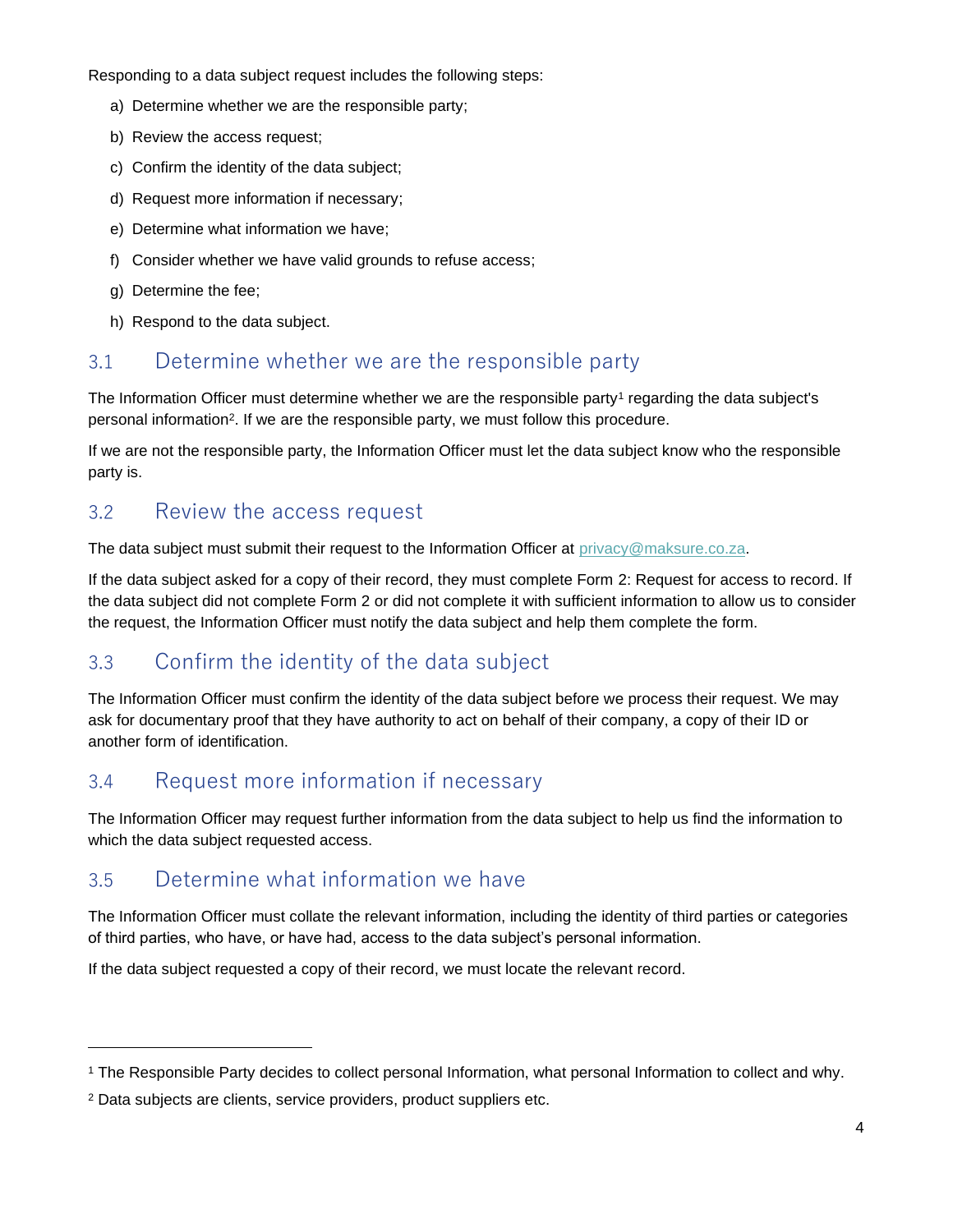We must perform a search for personal information held in:

- e-mail;
- operating systems,
- SharePoint and other platforms;
- personal computers; and
- physical records.

The Information Officer must review the records and redact any information

- about data subjects other than the data subject requesting access, or
- for which we have a reason to refuse access, or
- which does not fall within the definition of personal information of the data subject.

#### <span id="page-4-0"></span>3.6 Consider grounds for refusal to give access

We *may refuse* access to records in certain instances and *must refuse* access to records in others<sup>3</sup>.

Notwithstanding the possible grounds for refusal, we *must* grant the request for access to the record, if disclosure of the record would reveal

- evidence of a substantial contravention of or failure to comply with the law; or
- an imminent and serious public safety or environmental risk, and
- the public interest in disclosing the record clearly outweighs the harm to the Maksure if we disclose the record.

#### <span id="page-4-1"></span>3.7 Determine the fee

The Information Officer must determine the fee for complying with the request. We may charge the same fees as provided for in the Regulations to PAIA.

We must provide the data subject with a written estimate of the fee before the request is processed. In addition, we may require the data subject to pay a deposit for all or part of the fee.

#### <span id="page-4-2"></span>3.8 Respond to the data subject

The Information Officer must notify the data subject of our decision to either provide or refuse access to the information within 30 days. The notification can be sent by e-mail or in the format requested by the data subject.

If the data subject requested a copy of their record, we must communicate our decision and fees payable.

The Information Officer may extend the period for responding to the request once for no more than an additional 30 days if:

- the request is for a large number of records or requires a search through a large number of records, and compliance with the original period would unreasonably interfere with our activities;
- we need to search for the records in, or collect them from, an office other than our head office, and we cannot reasonably complete that task within the original 30-day period;

<sup>3</sup> Part 3 Chapter 4 (Grounds for refusal of access to records) of the Promotion of Access to Information Act (PAIA). The circumstances under which we may, may not, or must refuse access to records is contained in sections 62 to 70 of PAIA.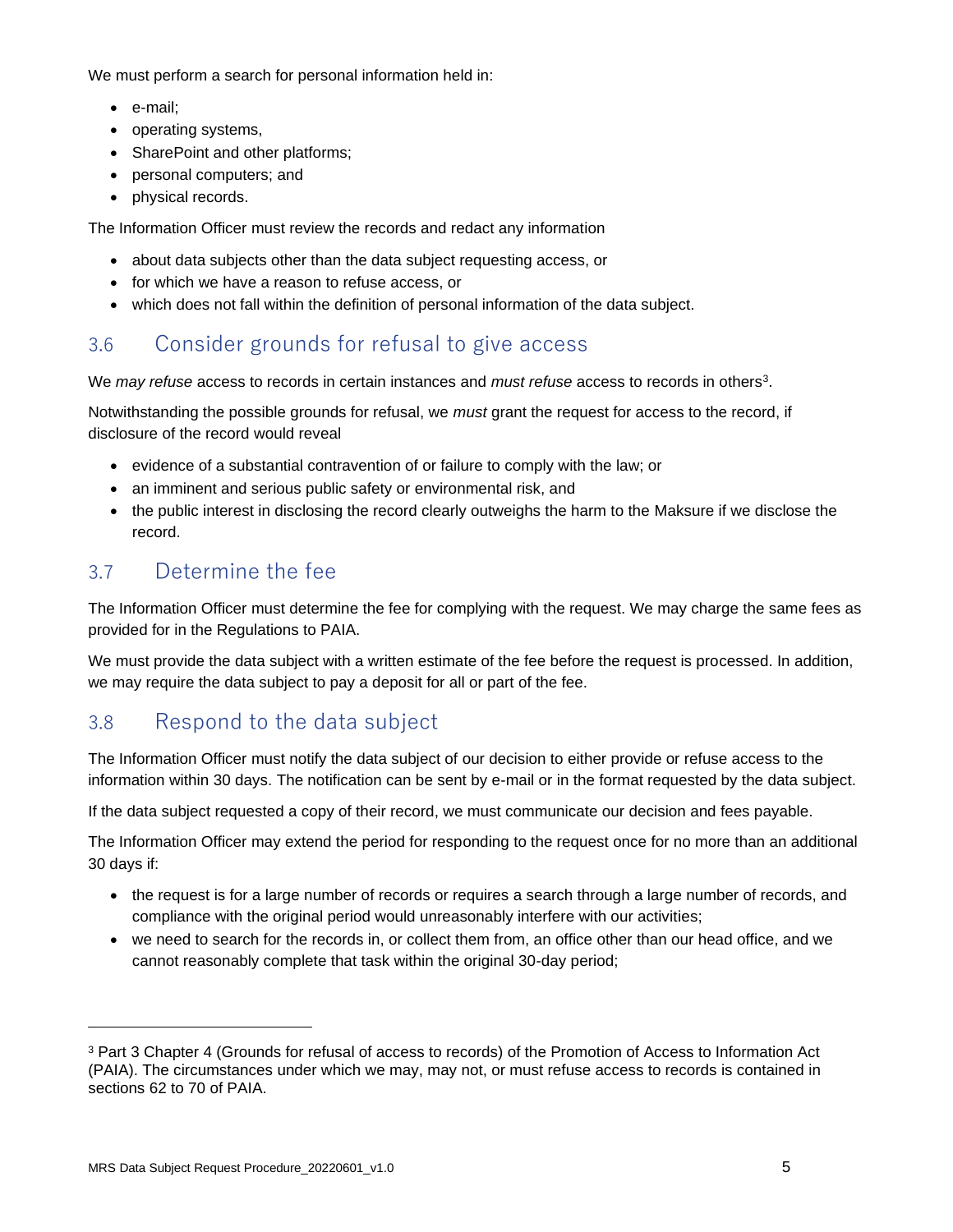- we need to, or should, consult among entities within the MAKSURE or with another private body to decide whether to grant the request, and we cannot reasonably do that within the original 30-day period; or
- the data subject consents to an extension in writing.

If we grant the data subject's request, the notice must state

- the access fee the data subject must pay;
- the format in which we will provide the information; and
- the data subject's right to correction of information in terms of section 24 of the POPIA.

If we refuse the request, the notice must state why, including any POPIA and PAIA provisions that we rely on, but without referencing the content of the record.

We must give the data subject access to the information in the format requested unless conversion of the information to that format

- will interfere with the effective administration of the Maksure;
- will be detrimental to the preservation of the record; or
- will amount to an infringement of copyright that we do not own.

We must give the data subject access as soon as reasonably possible after the access fee has been paid.

# <span id="page-5-0"></span>4. Responding to a data subject's request to correct or delete information

A data subject may ask that the responsible party:

- correct or delete personal information about the data subject in its possession or under its control that is inaccurate, irrelevant, excessive, out of date, incomplete, misleading or obtained unlawfully; and
- destroy or delete a record of personal information about the data subject that it is no longer authorised to retain in terms of section 14 of the POPIA.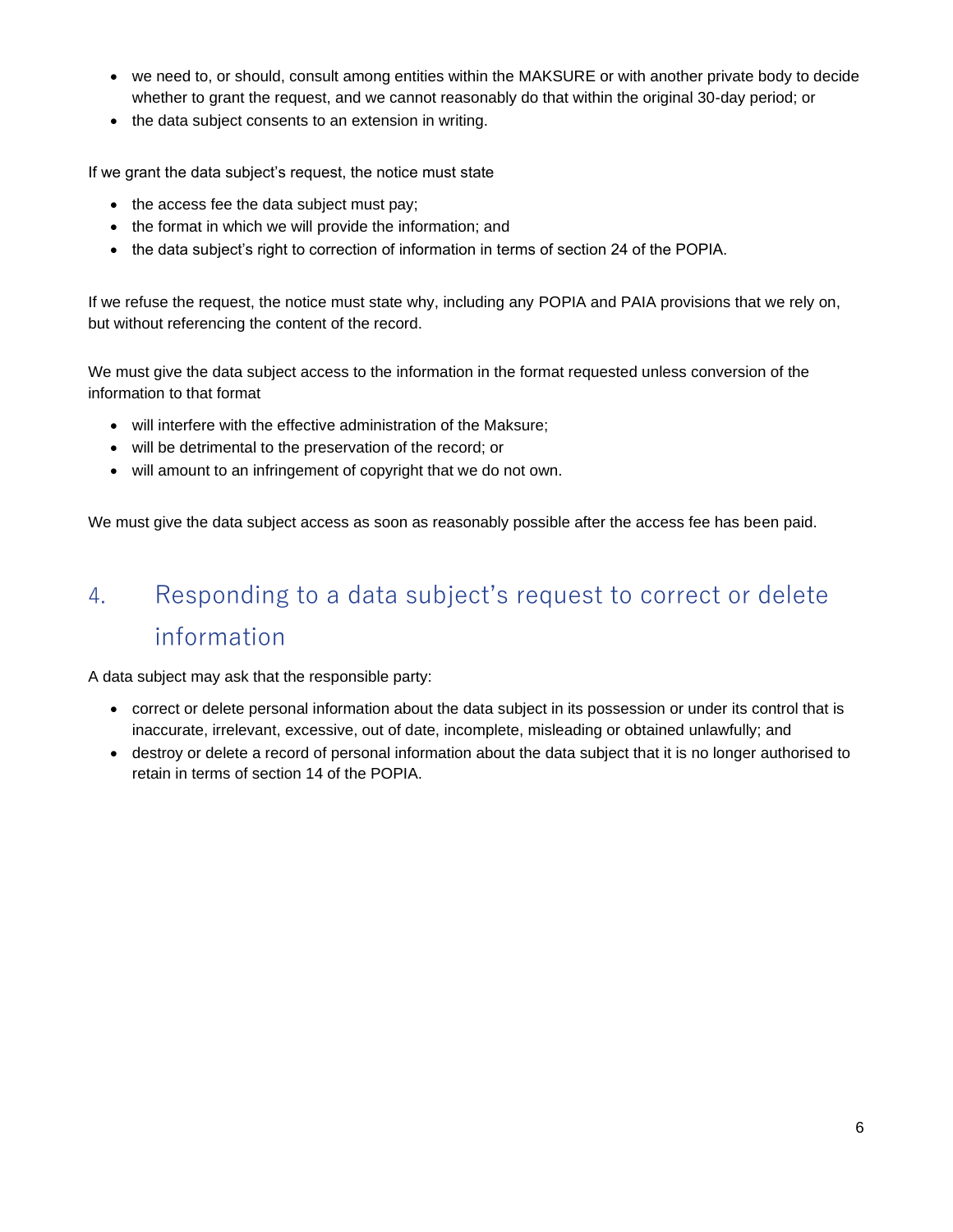Responding to data subject requests for correction or deletion includes the following steps:

- a) Determine whether we are the responsible party;
- b) Review FORM 2 POPIA: Request for correction or deletion of personal information or destruction or deletion of a record of personal information;
- c) Confirm the identity of the data subject;
- d) Request more information if necessary;
- e) Respond to the data subject.

#### <span id="page-6-0"></span>4.1 Determine whether we are the responsible party

The Information Officer must determine whether we are the responsible party<sup>4</sup> regarding the data subject's personal information<sup>5</sup> . If we are the responsible party, we must follow this procedure.

If we are not the responsible party, the Information Officer must let the data subject know who the responsible party is.

#### <span id="page-6-1"></span>4.2 Review the request for correction or deletion of personal information

The data subject must use FORM 2 POPIA: Request for correction or deletion of personal information or destruction or deletion of a record of personal information.<sup>6</sup> If the data subject did not complete FORM 2 POPIA or did not complete it with sufficient information to consider the request, the Information Officer must notify the data subject and help them complete the form.

#### <span id="page-6-2"></span>4.3 Confirm the identity of the data subject

The Information Officer must confirm the identity of the data subject before we process their request. We may ask for documentary proof that they have authority to act on behalf of their company, a copy of their ID or another form of identification.

#### <span id="page-6-3"></span>4.4 Request more information if necessary

The Information Officer may request further information from the data subject to help us find the information to which the data subject requested access.

#### <span id="page-6-4"></span>4.5 Respond to the data subject

We must respond to the request as soon as reasonably practicable (within 60 days) as follows:

- correct the information;
- destroy or delete the information;
- if we will not comply with the request to correct, destroy or delete the information, provide the data subject with evidence in support of why we will not comply; or

<sup>4</sup> The Responsible Party decides to collect personal Information, what personal Information to collect and what the purpose is for the collection of the personal Information.

<sup>&</sup>lt;sup>5</sup> Data subjects are clients, service providers, product suppliers etc.

<sup>6</sup> Regulation 3 of POPIA.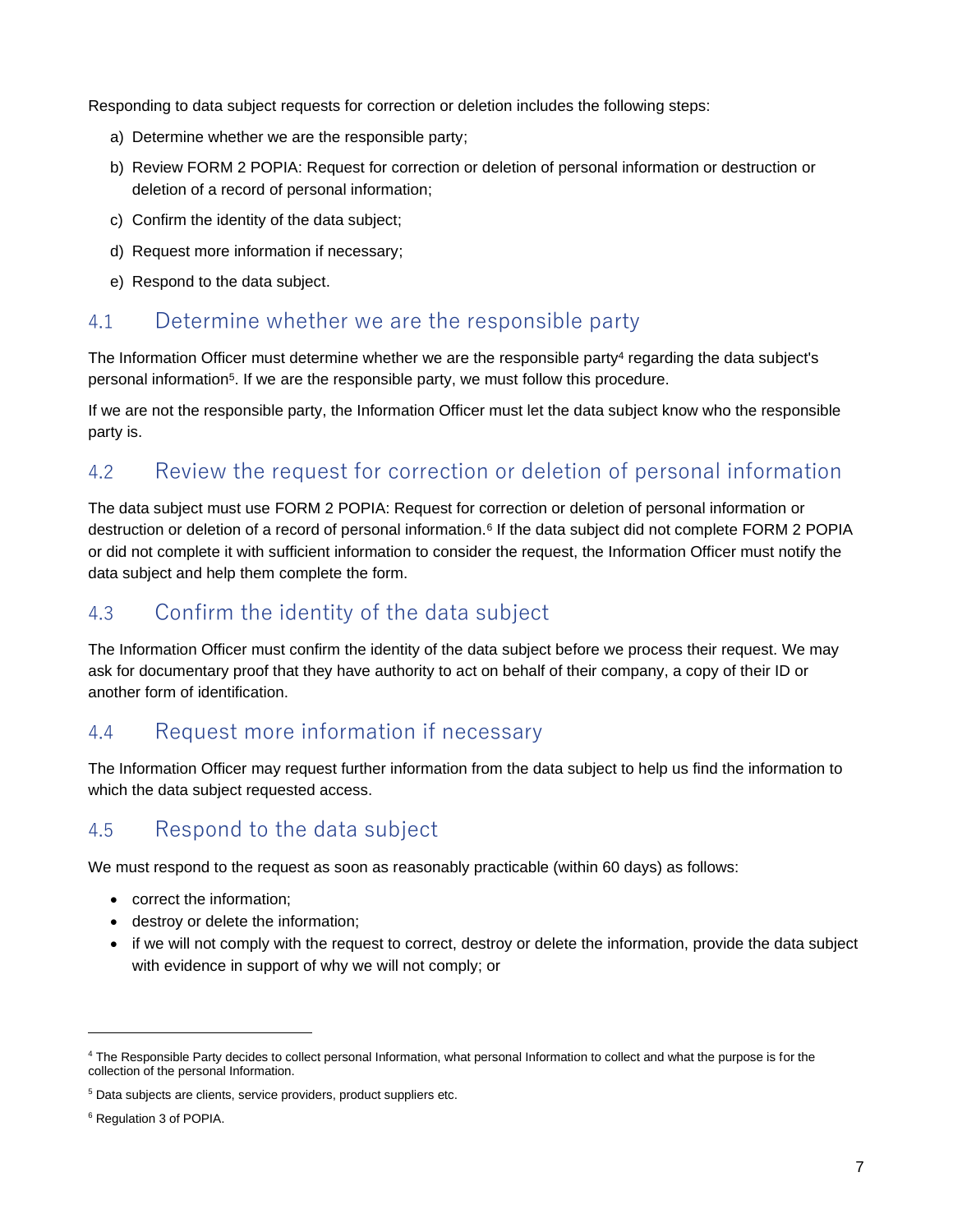• if we will not comply with the request and the data subject is not satisfied with our response, the data subject may ask that we attach an indication to the information, if reasonable in the circumstances, that a correction was requested but not made.

If we have taken steps that result in information being changed, and the changes affect decisions that have been or will be taken in respect of the data subject, we must, if reasonably practicable, inform each person or body or responsible party to whom we have disclosed the personal information of those steps. The Information Officer must let the data subject know of any action taken as a result of the request.

## <span id="page-7-0"></span>4.6 Respond to the data subject's request to withdraw consent

A data subject has the right to withdraw consent to process their personal information at any time.<sup>7</sup>

We must give the data subject the ability to withdraw consent as easily as it was to give consent. If possible, data subjects must be able to withdraw their consent using the same method as when they gave it.

We bear the burden of proof for the data subject's consent. Therefore, it is vital that the following information is recorded and managed effectively:

- the information included in the consent request;
- who gave their consent;
- when they consented;
- how they consented; and
- whether the data subject has withdrawn consent, and if so, when.

# <span id="page-7-1"></span>4.7 Responding to a data subject's request to object to the processing of their information

A data subject may object to the processing of their personal information at any time, on reasonable grounds, in writing, unless we process their personal information to:

- carry out actions for the conclusion or performance of a contract with the data subject; or
- comply with a legal obligation.

A data subject may also object to the processing of their personal information for direct marketing by any communication channel.

<sup>7</sup> Section 11(2)(b) of POPIA.